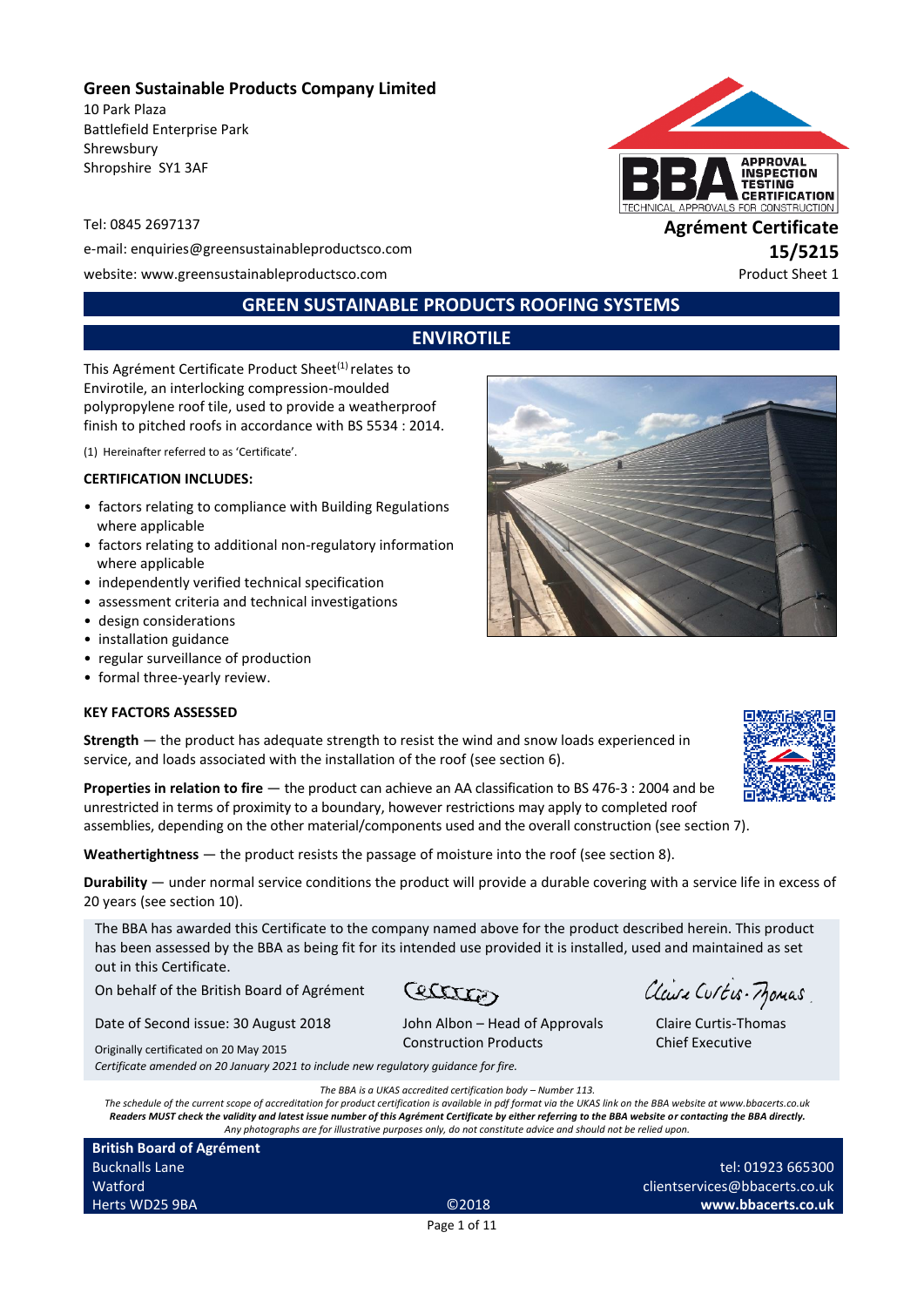# **Regulations**

In the opinion of the BBA, Envirotile, if installed, used and maintained in accordance with this Certificate, can satisfy or contribute to satisfying the relevant requirements of the following Building Regulations (the presence of a UK map indicates that the subject is related to the Building Regulations in the region or regions of the UK depicted):

|                                 | The Building Regulations 2010 (England and Wales) (as amended) |                                                                                                                                                                                                                                             |  |
|---------------------------------|----------------------------------------------------------------|---------------------------------------------------------------------------------------------------------------------------------------------------------------------------------------------------------------------------------------------|--|
|                                 |                                                                |                                                                                                                                                                                                                                             |  |
| <b>Requirement:</b><br>Comment: | B4(1)                                                          | <b>External fire spread</b><br>The product is restricted by this Requirement. See sections 7.3 and 7.4 of this Certificate.                                                                                                                 |  |
| Requirement:<br>Comment:        | B3(2)                                                          | Internal fire spread (structure)<br>The product may be restricted by this Requirement. See sections 7.1, 7.2 and 7.7 of this<br>Certificate.                                                                                                |  |
| <b>Requirement:</b><br>Comment: | B4(2)                                                          | <b>External fire spread</b><br>The product can be unrestricted by this Requirement. See sections 7.1 and 7.2 of this<br>Certificate.                                                                                                        |  |
| Requirement:<br>Comment:        | C2(b)                                                          | <b>Resistance to moisture</b><br>A roof incorporating the product will satisfy this Requirement provided the installation<br>complies with the conditions set out in section 4.2 of this Certificate. See section 8 of<br>this Certificate. |  |
| <b>Regulation:</b><br>Comment:  | 7(2)                                                           | <b>Materials and workmanship</b><br>The product is restricted by this Requirement. See sections 7.3 and 7.4 of this Certificate.                                                                                                            |  |
|                                 |                                                                | The Building (Scotland) Regulations 2004 (as amended)                                                                                                                                                                                       |  |
| <b>Regulation:</b><br>Comment:  | 8(1)(2)                                                        | Durability, workmanship and fitness of materials<br>The use of the product can contribute to a roof satisfying this Regulation. See sections 9<br>and 10 and the Installation part of this Certificate.                                     |  |
| <b>Regulation:</b>              | 9                                                              | <b>Building standards applicable to construction</b>                                                                                                                                                                                        |  |
| Standard:                       | 2.1                                                            | Compartmentation                                                                                                                                                                                                                            |  |
| Standard:                       | 2.2                                                            | Separation                                                                                                                                                                                                                                  |  |
| Comment:                        |                                                                | The product may be restricted by these Standards, with reference to clauses $2.1.15^{(2)}$ and<br>$2.2.10^{(1)}$ . See sections 7.1, 7.2 and 7.7 of this Certificate.                                                                       |  |
| Standard:<br>Comment:           | 2.6                                                            | Spread to neighbouring buildings<br>The product is restricted by this Standard with reference to clauses 2.6.4 $^{(1)(2)}$ , 2.6.5 $^{(1)}$ and<br>2.6.6 $^{(2)}$ . See sections 7.3, 7.5 and 7.6 of this Certificate.                      |  |
| Standard:<br>Comment:           | 2.7                                                            | Spread to external walls<br>The product is restricted by this Standard with reference to clause 2.7.1 <sup>(1)(2)</sup> . See sections<br>7.3, 7.5 and 7.6 of this Certificate.                                                             |  |
| Standard:<br>Comment:           | 2.8                                                            | Spread from neighbouring buildings<br>The product can be unrestricted by this Standard with reference to clause 2.8.1 $^{\{1\}\{2\}}$ . See<br>sections 7.1 and 7.2 of this Certificate.                                                    |  |
| Standard:<br>Comment:           | 3.10                                                           | Precipitation<br>The product can contribute to a roof satisfying this Standard, with reference to<br>clauses 3.10.1 <sup>(1)(2)</sup> and 3.10.8 <sup>(1)(2)</sup> . See section 8 of this Certificate.                                     |  |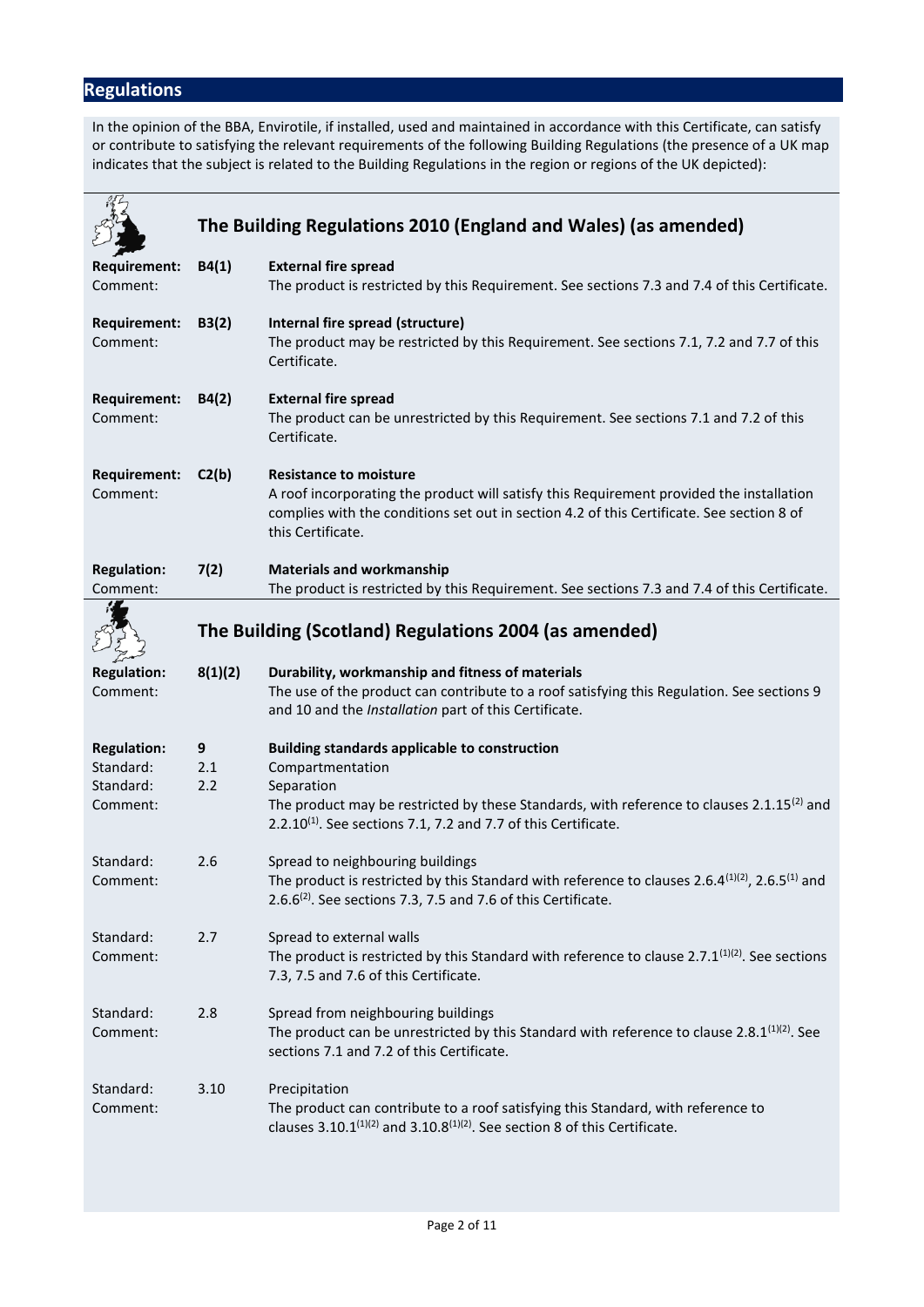| Standard:<br>Comment:          | 7.1(a)      | Statement of sustainability<br>The product can contribute to meeting the relevant requirements of Regulation 9,<br>Standards 1 to 6 and therefore will contribute to a construction meeting a bronze level<br>of sustainability as defined in this Standard. |  |
|--------------------------------|-------------|--------------------------------------------------------------------------------------------------------------------------------------------------------------------------------------------------------------------------------------------------------------|--|
| <b>Regulation:</b><br>Comment: | 12          | <b>Building standards applicable to conversions</b><br>Comments in relation to the product under Regulation 9, Standards 1 to 6 also apply to<br>this Regulation, with reference to clause 0.12.1 $(1)(2)$ and Schedule 6 $(1)(2)$ .                         |  |
|                                |             | (1) Technical Handbook (Domestic).<br>(2) Technical Handbook (Non-Domestic).                                                                                                                                                                                 |  |
|                                |             | The Building Regulations (Northern Ireland) 2012 (as amended)                                                                                                                                                                                                |  |
| <b>Regulation:</b>             | 23(a)(i)    | <b>Fitness of materials and workmanship</b>                                                                                                                                                                                                                  |  |
| Comment:                       | (iii)(b)(i) | The product is acceptable. See section 10 and the Installation part of this Certificate.                                                                                                                                                                     |  |
| <b>Regulation:</b><br>Comment: | 28(b)       | <b>Resistance to moisture and weather</b><br>The product can contribute to satisfying this Regulation. See section 8 of this Certificate.                                                                                                                    |  |
| <b>Regulation:</b><br>Comment: | 35(2)       | Internal fire spread - Structure<br>The product may be restricted by this Regulation. See sections 7.1, 7.2 and 7.7 of this<br>Certificate.                                                                                                                  |  |
| <b>Regulation:</b><br>Comment: | 36(a)       | <b>External fire spread</b><br>The product is restricted by this Regulation. See sections 7.3 and 7.4 of this Certificate.                                                                                                                                   |  |
| <b>Regulation:</b>             | 36(b)       | <b>External fire spread</b><br>The product can be unrestricted by this Regulation. See sections 7.1 and 7.2 of this<br>Certificate.                                                                                                                          |  |

# **Construction (Design and Management) Regulations 2015 Construction (Design and Management) Regulations (Northern Ireland) 2016**

Information in this Certificate may assist the client, designer (including Principal Designer) and contractor (including Principal Contractor) to address their obligations under these Regulations.

See sections: 1 *Description* (1.1), 2 *Maintenance* (9.2) and 12 *General* (12.3) of this Certificate.

## **Additional Information**

## **NHBC Standards 2018**

In the opinion of the BBA, Envirotile, if installed, used and maintained in accordance with this Certificate, can satisfy or contribute to satisfying the relevant requirements in relation to *NHBC Standards*, Chapter 7.2 *Pitched roofs.*

### **Technical Specification**

## **1 Description**

1.1 Envirotile is manufactured from compression-moulded polypropylene which incorporates recycled polymers. The product has the nominal characteristics given below. See also Figure 1.

| Size (mm)              | 365 x 325 |
|------------------------|-----------|
| Thickness (mm)         | 11.0      |
| Weight per tile (kg)   | 0.645     |
| Weight per bundle (kg) | 6.45      |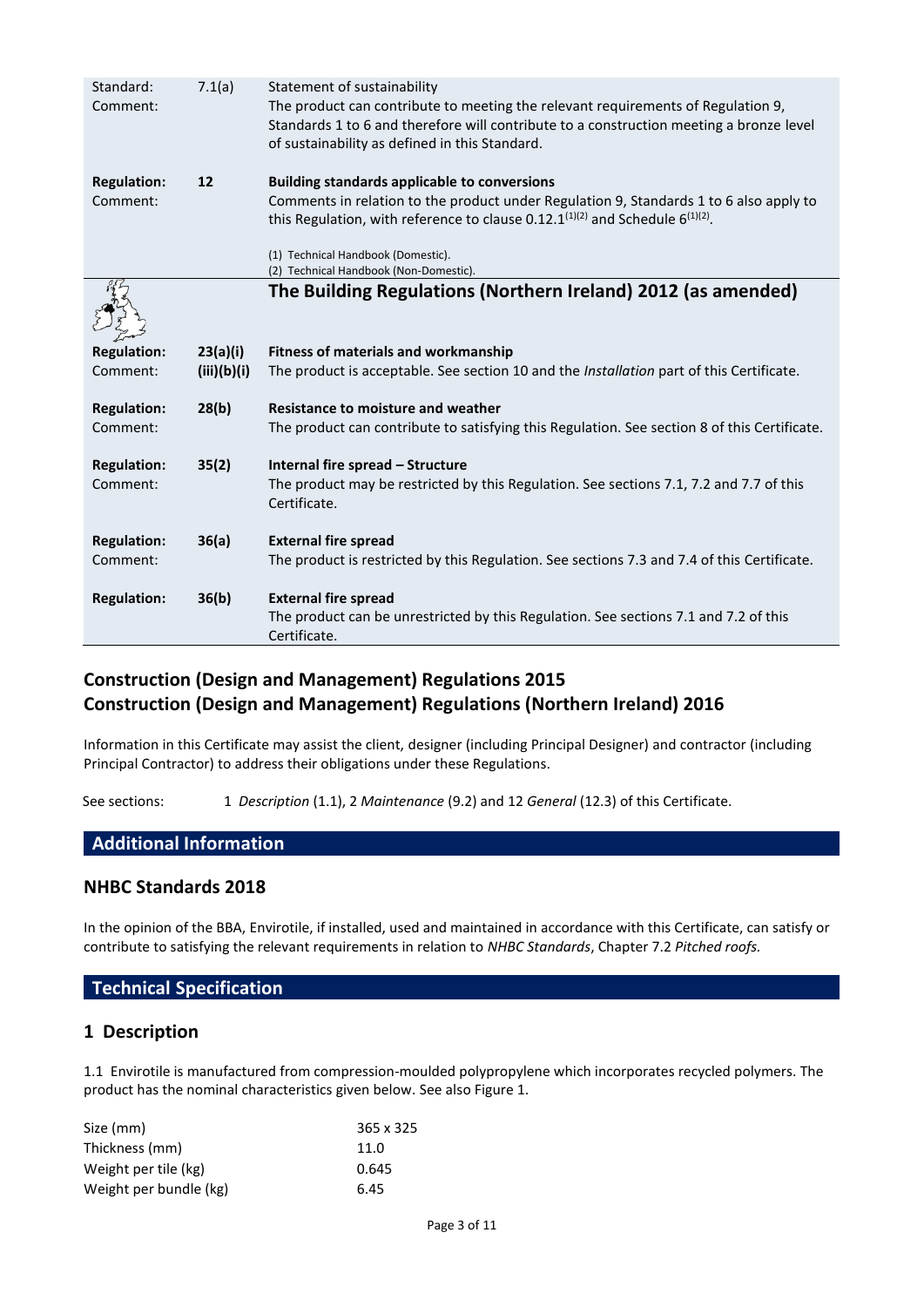Headlap (mm) 85, 100, 115 Gauge (mm) 280, 265, 250 Cover width (mm) 300 Coverage capacity (tiles per  $m<sup>2</sup>$ ) Weight of tiling ( $kg·m<sup>-2</sup>$ ) Colour **Colour** Anthracite (other colours are available).

) 11.9, 12.6, 13.3 ) 8.45, 8.93, 9.47



1.2 Slight colour variations may exist between batches. Tiles should be randomised on site to achieve a consistent appearance when installed.

1.3 The tiles are supplied with nail holes for fixing in accordance with BS 5534 : 2014.

1.4 Accessories available for use with the product, but not covered by this Certificate, include:

- **•** fascia eaves tray and fixing bar
- **•** ventilated Envirotile
- **•** Envirolay insulated fireproof roofers' underlay.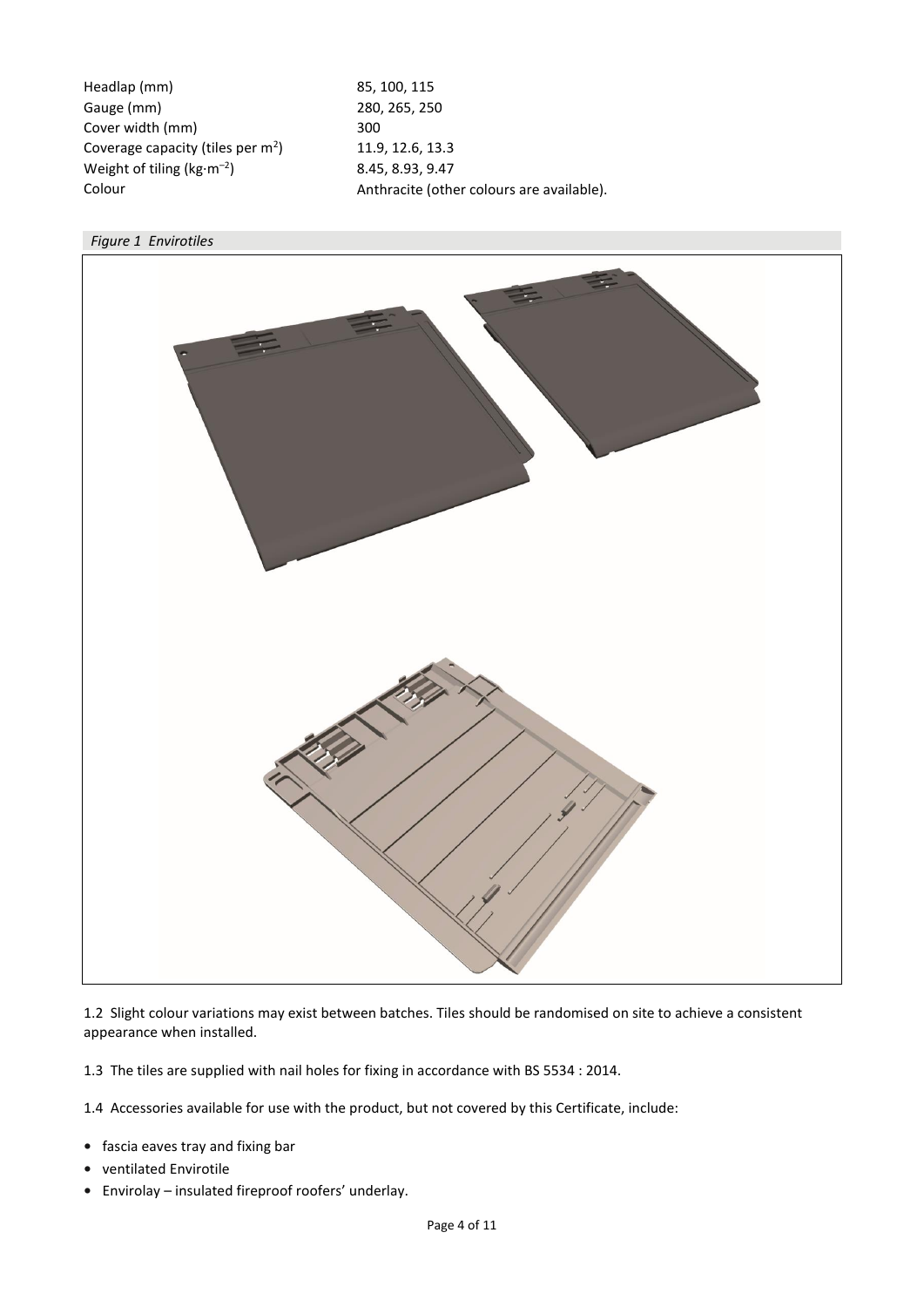# **2 Manufacture**

2.1 The product is manufactured from polypropylene incorporating recycled polymers. This is moulded under pressure and heat in a moulding machine.

2.2 As part of the assessment and ongoing surveillance of product quality, the BBA has:

- **•** agreed with the manufacturer the quality control procedures and product testing to be undertaken
- **•** assessed and agreed the quality control operated over batches of incoming materials
- **•** monitored the production process and verified that it is in accordance with the documented process
- **•** evaluated the process for management of nonconformities
- **•** checked that equipment has been properly tested and calibrated
- **•** undertaken to carry out the above measures on a regular basis through a surveillance process, to verify that the specifications and quality control operated by the manufacturer are being maintained.

2.3 The product is manufactured by Flowtech Precision Mouldings Limited and is marketed by Green Sustainable Products Company Ltd.

2.4 The management system of Flowtech Precision Mouldings Limited has been assessed and registered as meeting the requirements of BS EN ISO 9001 : 2008 by SGS (Certificate GB08/75408).

# **3 Delivery and site handling**

3.1 The tiles are delivered to site in packs of 10, shrink-wrapped on wooden pallets, each pallet containing 72 packs. Storage must be on a level base in dry conditions at temperatures above 0°C, under cover and away from the possibility of damage.

3.2 The wrapping bears the Certificate holder's label and the BBA logo incorporating the number of this Certificate.

### **Assessment and Technical Investigations**

The following is a summary of the assessment and technical investigations carried out on Envirotile.

**Design Considerations**

#### **4 Use**

4.1 Envirotile is satisfactory for use as a roof covering on conventional pitched timber roofs with a rafter pitch of 12.5° and over. It is essential that such roofs are designed and constructed to incorporate the normal precautions to prevent moisture penetration and the formation of condensation.

4.2 Roofs incorporating the tile and subject to the UK Building Regulations must be designed and constructed in accordance with the relevant recommendations of BS 5534 : 2014, BS 8000-0 : 2014 and BS 8000-6 : 2013. In particular, the designer must follow the recommendations of BS 5534 : 2014 clause 5.2 for structural stability, clause 5.4 for rain and snow resistance, clause 5.4.2 for roof pitch, head-laps and side-laps, and clause 5.9.2 for condensation, and must select a construction appropriate to its location, paying due attention to design detailing, workmanship and materials to be used.

# **5 Practicability of installation**

The product is designed to be installed by a competent roofing contractor experienced with this type of product.

## **6 Strength**

6.1 The product has adequate resistance to damage during site handling and installation using conventional roofing methods.

6.2 The product has a mean bending moment of 139 Nm $\cdot$ m<sup>-1</sup> (average of both directions).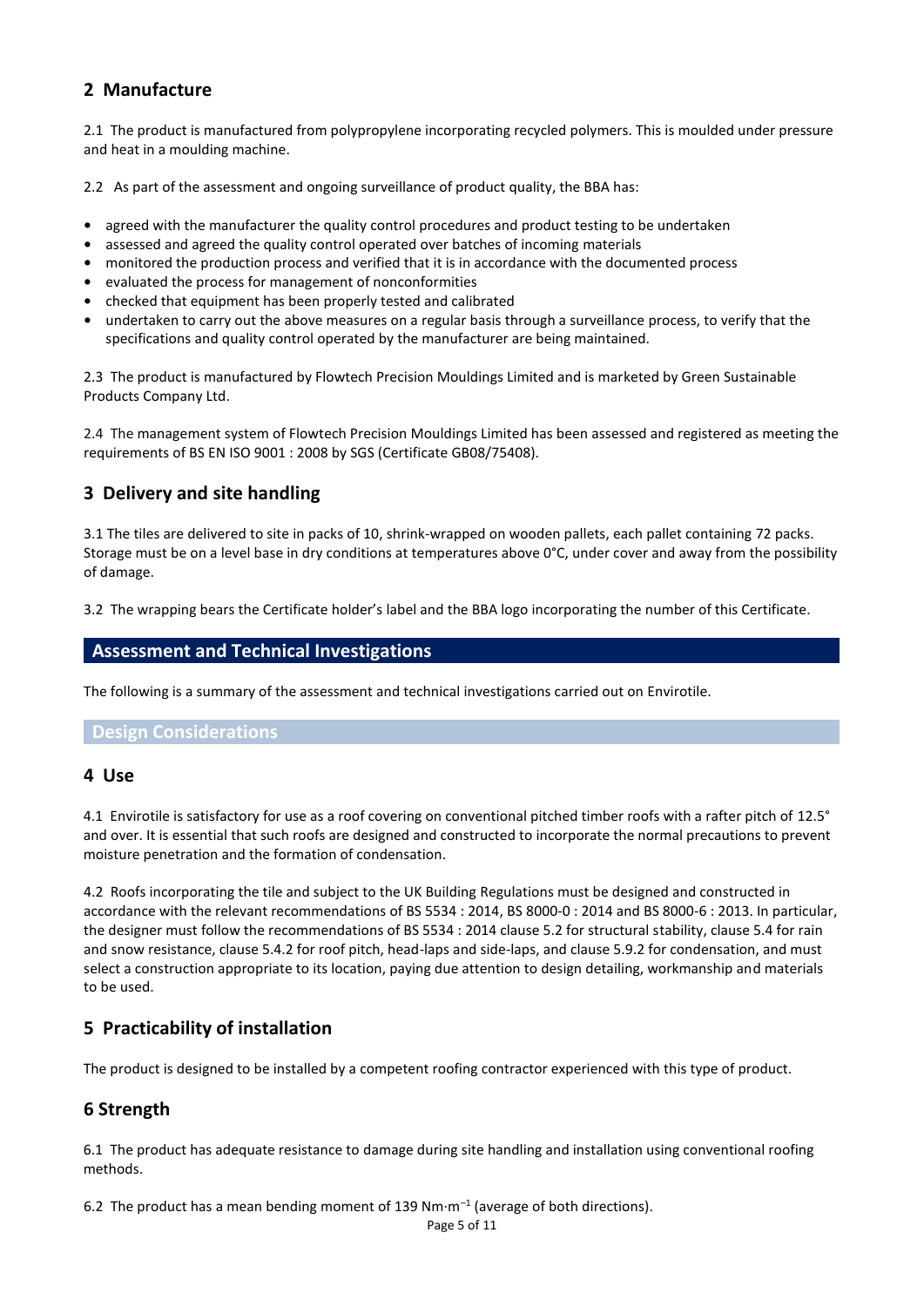6.3 The product has adequate resistance to the wind and snow loads likely to be encountered in service. In situations where high local loads may occur, the designer must seek the advice of the Certificate holder. Consideration must also be given to the guidance contained in BRE Digest 439.

6.4 When fixed in accordance with the Certificate holder's instructions, the product is resistant to the effects of wind uplift likely to be encountered in the UK. Where conditions of exposure may be severe, consideration must be given to the recommendations outlined in BS 5534 : 2014.

# **7 Properties in relation to fire**

#### **Roof pitches ≤ 70 degrees**



7.1 When tested, a construction incorporating the product achieved the classification shown in Table 2 and is therefore unrestricted in terms of proximity to a boundary. See also section 7.2 of this Certificate.

#### *Table 2 Resistance to external fire exposure*

| Classification   | Method          | Construction <sup>(1)</sup> | Report reference            |
|------------------|-----------------|-----------------------------|-----------------------------|
| $EXT.S.AA^{(1)}$ | BS 476-3 : 2004 | Envirotile                  | Exova Warringtonfire 306891 |
|                  |                 | (black)                     |                             |

(1) klober roof tile underlay (1.5 mm), 38 mm by 25 mm timber battens, 38 mm rafters and 18 mm plywood.



7.2 This classification may not be achieved by other constructions and can also be affected by other components of the roof, eg insulation materials, substrates/ decking and membranes. These constructions should therefore be evaluated by reference to the requirements of the documents supporting the relevant national Building Regulations and any consequent restrictions imposed by those documents, on a case by case basis. In the absence of a classification, these constructions should not be used within 20 metres of a boundary (24 metres in Scotland).

#### **Roof pitches >70<sup>o</sup>**



7.3 The Certificate holder has not declared a reaction to fire classification for the product to BS EN 13501-1 : 2018.



7.4 In England, Wales and Northern Ireland, the product may be used on buildings with no storey 18 m or more above the ground and 1 metre or more from a boundary, additional limitations apply on Assembly and recreation buildings. With minor exceptions, the product should be included in the calculations of unprotected area.



7.5 In Scotland, the product may be used on buildings more than 1 m from a boundary. With minor exceptions, the product should be included in calculations of unprotected area.

7.6 In Scotland, the product should not be used on any building with a storey more than 11 m above the ground, or on any entertainment or assembly building with a total storey area more than 500 m<sup>2</sup>, or on any hospital or residential care building with a total storey area more than 200  $m^2$ .

#### **All roofs**



7.7 Where the products are to be carried over compartment walls, designers must ensure that the roof/wall junction detail provides sufficient resistance to fire penetrating into the neighbouring compartment.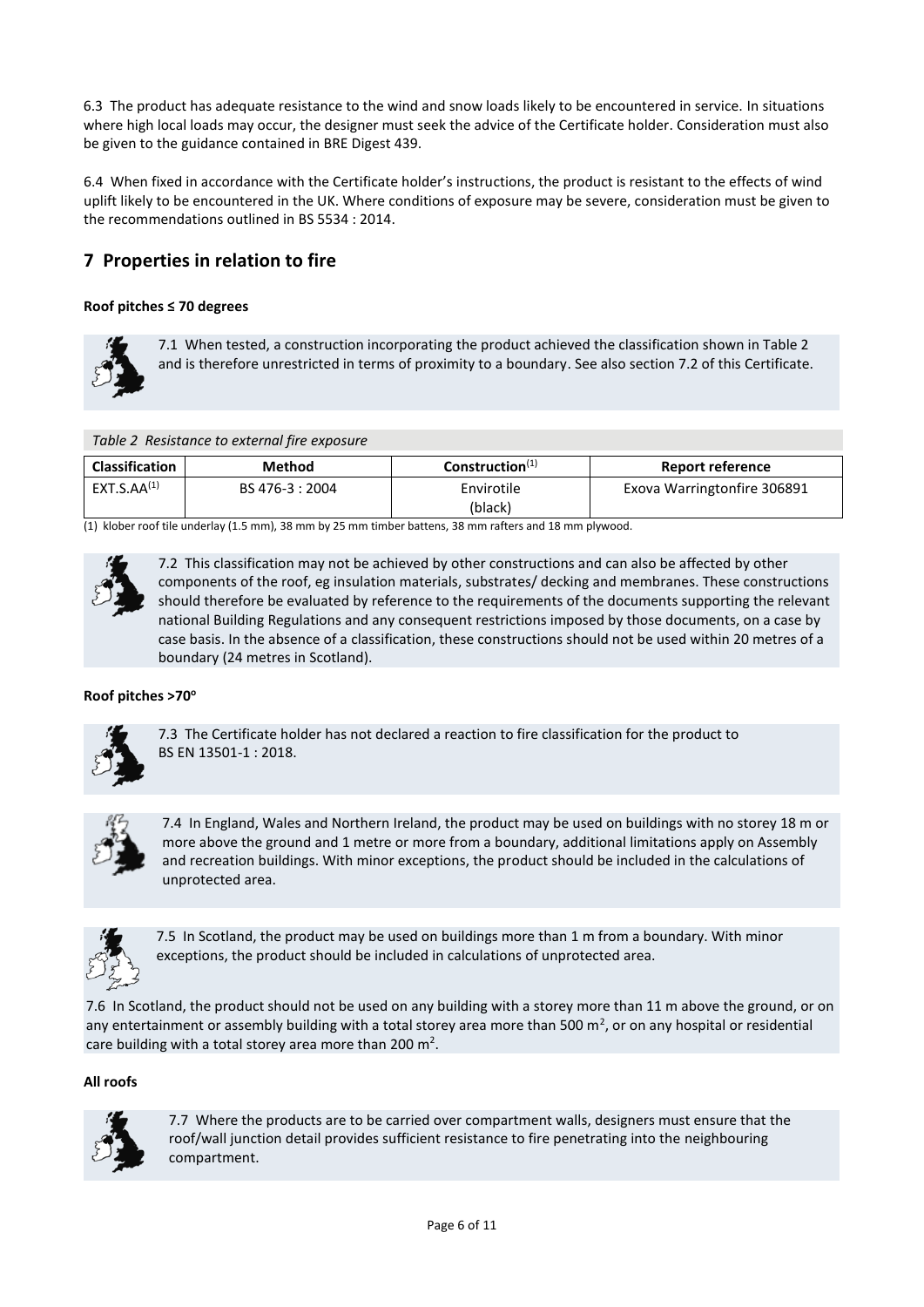7.8 Designers should refer to the relevant national Building Regulations and guidance for detailed conditions of use, particularly in respect of requirements for substrate fire performance, cavity barriers, service penetrations and combustibility limitations for other materials and components used in the overall construction.

# **8 Weathertightness**



8.1 The tiles have adequate resistance to the ingress of wind-driven rain when installed on a roof with a rafter pitch of 12.5°.

8.2 When used in conjunction with a suitable roof tile underlay or sarking, the tiles will provide a roof covering with satisfactory resistance to the passage of rain or snow.

# **9 Maintenance**



9.1 Roofs covered with the product must be visually inspected twice a year to ensure continued performance, as is good practice with all roofs. Any damaged tiles must be replaced in accordance with section 15.

9.2 Care is required when carrying out maintenance work on tile roofs, and the recommendations contained in BS 5534 : 2014, clause 6.14 *Workmanship, repairs and maintenance*, and BS 8000-6 : 2013, Section 11, *Safety and general precautions* must be followed.

# **10 Durability**



10.1 The product has an expected service life in excess of 20 years.

10.2 After natural weathering, some slight change in colour may occur. However, this process will not be progressive.

## **11 Reuse and recyclability**

The product contains polypropylene, which can be recycled.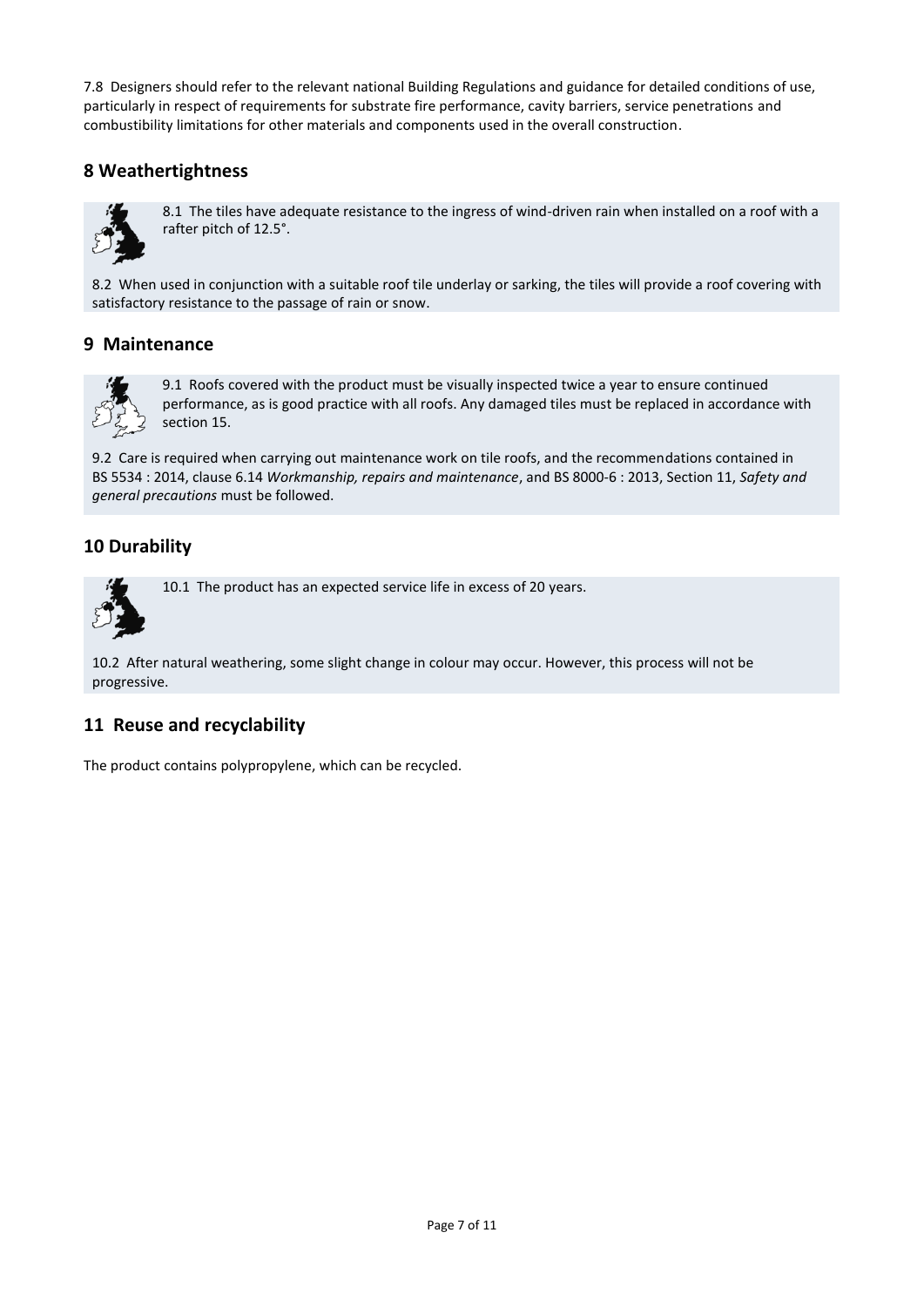## **12 General**

12.1 Envirotile is installed in accordance with the Certificate holder's instructions and relevant recommendations of BS 5534 : 2014, BS 8000-0 : 2014 and BS 8000-6 : 2013, using conventional tiling techniques.

12.2 When used on large roof areas, the tiles should be randomly selected from different batches to ensure consistent appearance.

12.3 The roof space and batten space must be adequately ventilated in accordance with BS 5250 : 2011.

## **13 Cutting**

13.1 The tiles may be cut (for use at eaves and valleys) with a medium-toothed handsaw. The use of a chalk line to determine straight edge cutting is recommended for use with valley and hip detail.

13.2 After cutting and/or drilling, slates must be cleaned to avoid possible staining.

#### **14 Health and safety**

Any roof clad in tiles should be treated as fragile, and the recommendations in section 9.2 should be followed.

#### **15 Procedure**

15.1 Every tile should be fixed using stainless steel angular ring shank nails (30 by 3.35 mm) for pitches of 30° and over and countersunk stainless steel screws (30 by 4 mm) for pitches 12.5° to 30°.

15.2 It is essential that fixing clips are correctly installed and the interlocking lugs are fully engaged in the correct position.

15.3 Care is required to ensure that nails are not overdriven. They must be tapped rather than driven home.

15.4 At verges, either side of hips or valleys, and where the roof meets an abutment, the last tile in each course must be twice nailed at the head and, in addition, once at the tail (except left-hand verge tiles). At verges, and where the tails of tiles are unsecured at valleys, verge clips must also be used. At eaves and top edges, the last course of tiles must be twice nailed at the head and, in addition, once at the tail. Tiles in the remaining area must be nailed at the head (through the right-hand fixing holes) and, in addition, once at the tail.

15.5 Where the tiles are to be used on an existing roof structure, the recommendations contained in BS 5534 : 2014, Section 6.14, *Workmanship, Repairs and Maintenance*, and BS 8000-6 : 2013, Section 11, clause 11.1.3 on re-covering, must be followed. Consideration must also be given to the advice contained in BRE Defect Action Sheets DAS 124 : 1988 and DAS 125 : 1988.

15.6 Ridge and hip details may be completed using standard concrete or clay products, and verge details may be completed using traditional mortar bedding techniques. However, the manufacturer recommends that dry-fix products are employed. Dry-fix systems are outside the scope of this Certificate.

#### **16 Repair**

Damaged tiles can be replaced by following the Certificate holder's instructions and the relevant sections of BS 5534 : 2014 and BS 8000-6 : 2013.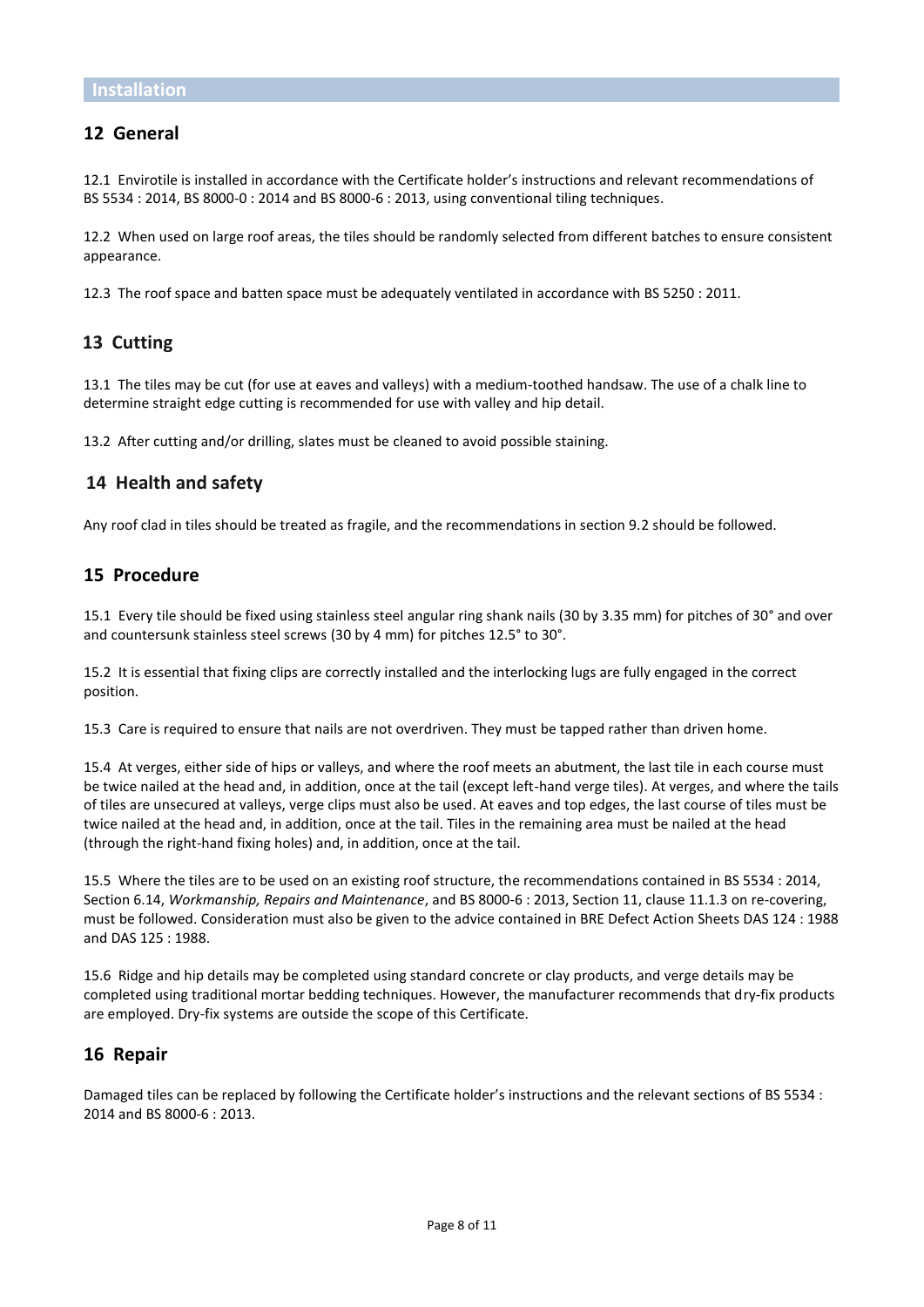# **17 Tests**

Tests were carried out and the results assessed to determine:

- **•** dimensions
- **•** mechanical characteristics
- **•** apparent density
- **•** ash content
- **•** dimensional stability
- **•** impact resistance
- **•** artificial weathering and colour stability
- **•** prolonged water immersion and heating
- **•** freeze/thaw cycling
- **•** warm water immersion
- **•** heat ageing at elevated temperatures
- **•** heat/rain cycling.

## **18 Investigations**

18.1 An assessment was made of existing data from independent laboratories relating to:

- **•** behaviour in relation to fire, to BS 476-3 : 2004
- **•** wind uplift resistance
- **•** driving rain performance
- **•** artificial weathering tests.

18.2 The manufacturing process was evaluated, including the methods adopted for quality control, and details were obtained of the quality and composition of the materials used.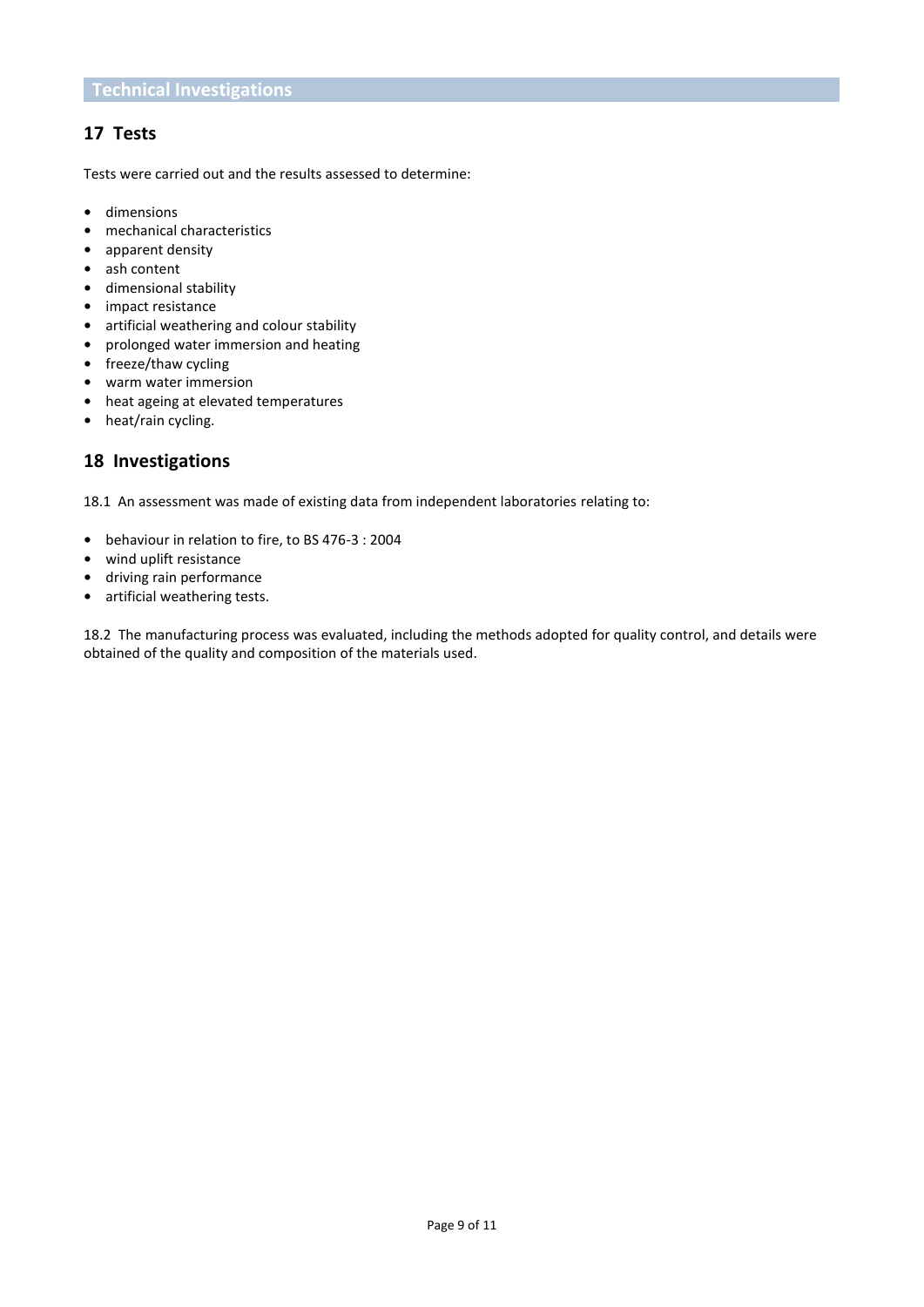# **Bibliography**

BRE Digest 439 *Roof loads due to local drifting of snow*

BS 476-3 : 2004 *Fire tests on building materials and structures — Classification and method of test for external fire exposure to roofs*

BS 5250 : 2011 + A1 : 2016 *Code of practice for control of condensation in buildings*

BS 5534 : 2014 + A2 : 2018 *Slating and tiling for pitched roofs and vertical cladding — Code of practice*

BS 8000-0 : 2014 *Workmanship on construction sites — Introduction and general principles* BS 8000-6 : 2013 *Workmanship on building sites — Code of practice for slating and tiling of roofs and walls*

BS EN ISO 9001 : 2008 *Quality management systems — Requirements*

DAS 124 : 1988 *Pitched roofs: Renovation of older type timber roofs — re-tiling or re-slating* DAS 125 : 1988 *Pitched roofs: Re-tiling or re-slating older type timber roofs*